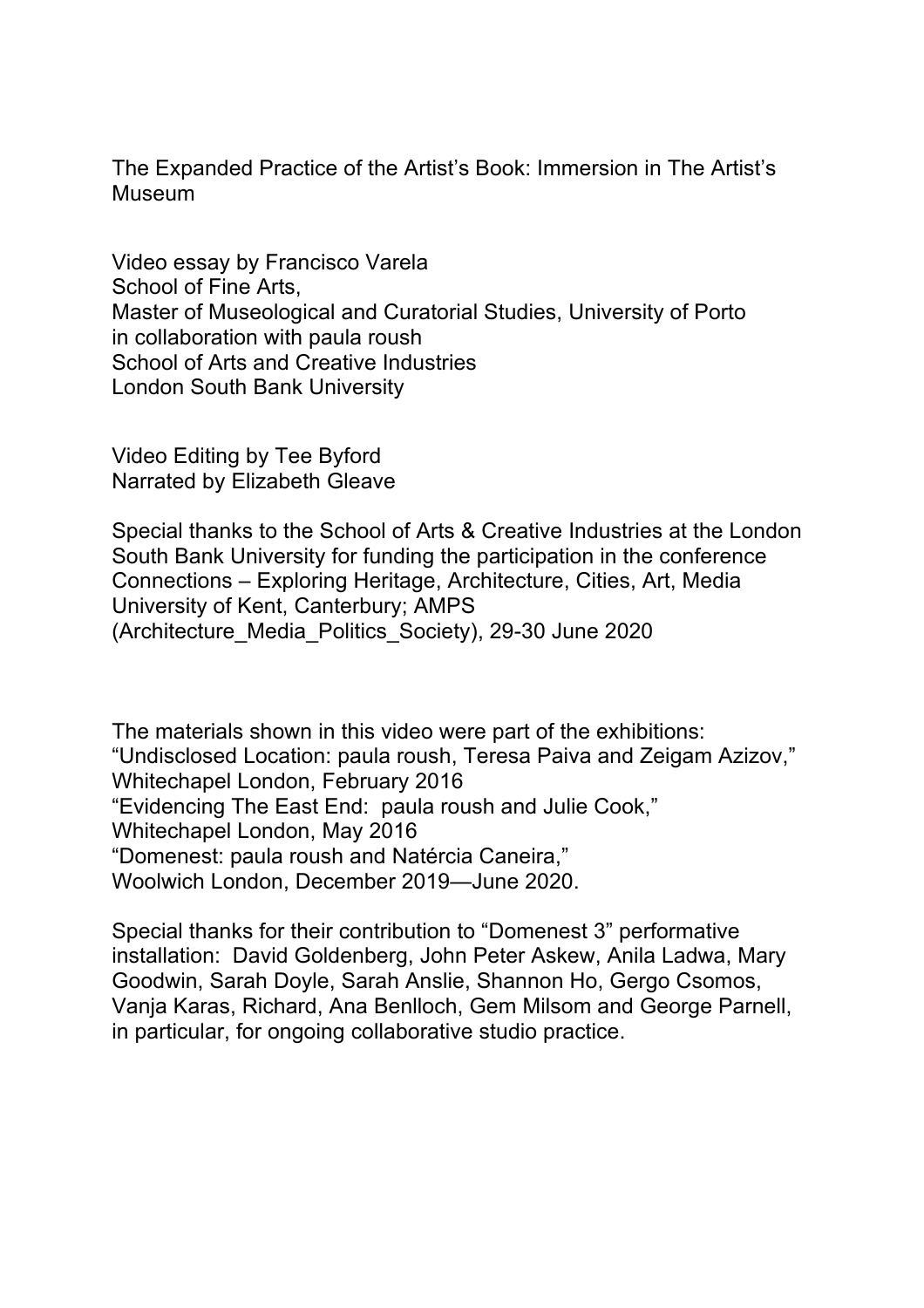Bibliography

Azevedo, Teresa, *Do ateliê para o museu. Interseções e articulações entre o espaço de criação e o espaço de exposição*. Faculdade de Letras, Universidade do Porto: Porto, 2018.

Bader, Barbara, "Book as Collections: Dieter Roth's Artists' Books as Case in Point," in *Journal of the Oxford University History Society*, n.3: 2005.

Brogowski, Leszek and Moeglin-Delcroix, Anne and Noury, Aurelie (Eds), *Le livre D'Artiste: Quels Projets Pour L'Art*. *Actes Du Colloque*. Rennes: Incertain Sens, 2013.

Drucker, Johanna, *The Century of Artists Book.* Michigan: Granary Books, 1995.

Crespo, Nuno, "Ser pontual num encontro que só pode falhar. Notas sobre a contemporaneidade do artista," In P. Hussak, ed., Poiésis, Arte contemporânea: anacronismo e pós-conceitualismo. Florianopolis: Editora Federal Fluminense, 2016.

Desvallées, André and Mairesse, François, eds, *Conceitos-chave de Museologia*. São Paulo: ICOM, 2013.

Nascimento, Elisa de Noronho, *Discursos e reflexividade: um estudo sobre a musealização da arte contemporânea*, Universidade do Porto: Porto, 2013.

Sardo, Delfim, "O Enorme Campo Do Que Não Tem Nome," in *O Exercício Experimental da Liberdade*. Lisboa: Orfeu Negro, 2017.

Rancière, Jacques, *The future of the Image*. London: Verso, 2007.

-------. *The emancipated spectator*. London: Verso, 2009.

Tower Hamlets Local History Library & Archives, *Radical Housing in Tower Hamlets*, Exhibition and events programme. London: Tower Hamlets Local History Library & Archives, 2016

Acknowlegements: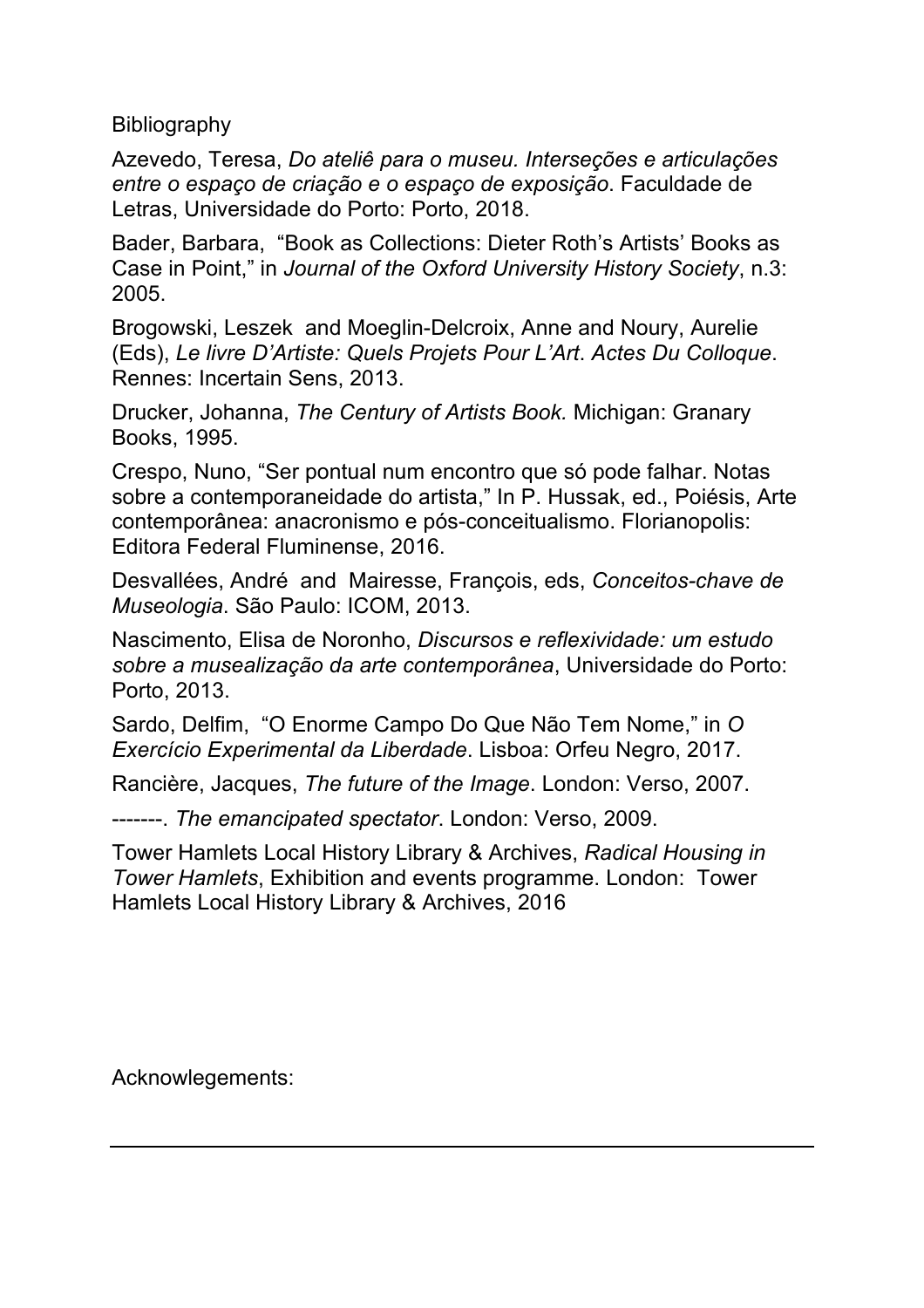Artists'books

Drucker, Johanna *Narratology*. US: 1994. ------- *The Current Line.* Wisconsin: Druckwerk, 1996. ------- *Prove before Laying: Figuring the Word*. US: Druckwerk, 1997.

Holt, Nancy, *Ransacked*, US: Lapp Princess Press, Inc,1980.

Meador, Clifton. *A.A.A.R.P.US*, US: 1994.

Retrieved from Artistsbooksonline.org

Knowles,Alison, *The Big Book*, NY: Something Else Gallery, 1967. Retrieved from x-traonline.org, bomdiabooks.de and visible language 26, 1/2

King, Susan E., *Women and Cars*, Rosendale, N.Y.: Women's Studio Workshop; Los Angeles: Paradise Press, 1983. Retrieved from uknow.uky.edu

Smith, Keith A., *Book 91*, Barrytown, NY: Space Heater Multiples, 1982. Retrieved from blogs.getty.edu

Filliou, Robert, *Sans Objet / Without Object*, 1984. Retrieved from richardsaltoun.com

Ruppersberg, Allen, *The New Five Foot Shelf*, CAAC Collection, 2001. Retrieved from artmap.com.

MacCallum, Marlene, *Corner*, Canada, 2013. Retrieved from marlenemaccallum.com

Matta-Clark, Gordon, Splitting, New York: 98 Greene Street Loft Press, 1974.

Ono, Yoko, *Dream Come True*. Argentina: MALBA, 2016. Retrieved from Artistsmultiples.blogspot.com

Ono, Yoko, *Grapefruit*, Tokyo: Wunternaum Press, 1964. Retrieved from MOMA/PS1blog